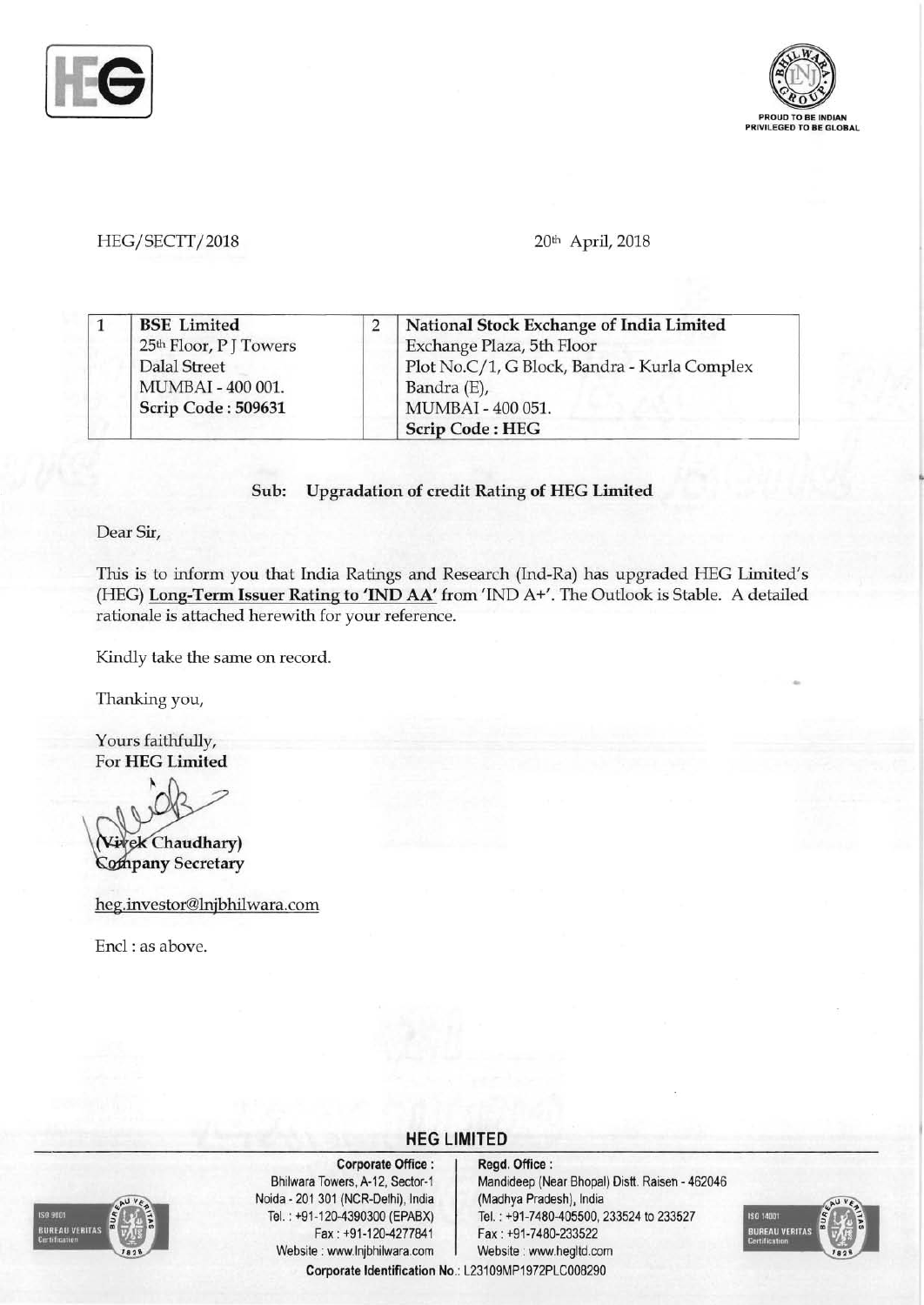# India Ratings Upgrades HEG to 'IND AA'/Stable; Limits Enhanced



IndiaRatings & Research A Fitch Group Company

# By Akash [Krishnatry](/admin/Analyst/Index?analystID=52&analystName=Akash Krishnatry)

India Ratings and Research (Ind-Ra) has upgraded HEG Limited's (HEG) Long-Term Issuer Rating to 'IND AA' from 'IND A+'. The Outlook is Stable. The instrument-wise rating actions are as follows.

| <b>Instrument Type</b>                   | Date of<br><b>Issuance</b> | Coupon<br>Rate (%) | <b>Maturity</b><br>Date | Size of Issue (million)                  | <b>Rating/Outlook</b>                | <b>Rating Action</b>                                     |
|------------------------------------------|----------------------------|--------------------|-------------------------|------------------------------------------|--------------------------------------|----------------------------------------------------------|
| Commercial paper                         |                            |                    | 30-365<br>days          | <b>INR1.000</b>                          | $INDA1+$                             | Affirmed                                                 |
| Fund-based working<br>capital limits     | $\overline{\phantom{a}}$   |                    | $\sim$                  | INR5,690 (increased<br>from $INR5,050$ ) | <b>IND</b><br>AA/Stable/IND<br>$A1+$ | Long-term rating upgraded;<br>Short-term rating affirmed |
| Non-fund-based<br>working capital limits |                            |                    |                         | INR2,133 (increased<br>from INR1,950)    | <b>IND</b><br>AA/Stable/IND<br>$A1+$ | Long-term rating upgraded;<br>Short-term rating affirmed |

The upgrade reflects favourable industrydynamics that led to a strong profitabilityin FY18 that resulted in significant balance sheet deleveraging. Moreover, the upgrade reflects Ind-Ra's expectations of continued strong profitabilityin FY19.

## KEY RATING DRIVERS

**Favourable IndustryDynamics:**High graphite electrode prices have been witnessed since the second half of 2017, as the electric arc furnace (EAF) route steel production drasticallyincreased, supported byChina's steel capacityrationalisation.Given China's steel exports reduced to 70 million tonnes (mt) in 2017 (2016: 110mt), importing nations ramped up their EAFs. This is likelyto have led to a 75-80 kilotonnes per annum increase in graphite electrode demand in FY18.

Global demand-supply dynamics continue to remain favourable for graphite electrode players, as capacity closures have reduced the overall ultra-high powered graphite electrode capacityto 717,000 tonnes per annum. Ind-Ra expects robust graphite electrode demand to sustain, as the environmentallysuperior EAF route steel production's share would graduallyimprove, in addition to overall steel demand growth. Moreover, the supplyside has become consolidated, considering the top three players accounted for nearly67%of the capacityin 2017. Although global players have announced capacityexpansion byrestarting shutdown units/brownfield expansion, Ind-Ra believes that such capacity could take time to come up and would hinge on the availability of needle coke, which is currentlylimited. Thus, the overall capacityutilisation levels could remain restricted.

**StrongProfitability:**HEG's EBITDArose to INR5.6 billion in 3QFY18 and INR1.9 billion in 2QFY18 from INR0.2 billion in 1QFY18, driven byfavourable industry dynamics. Ind-Ra expects HEG's profitabilityto remain robust in FY19, given the companyhas made capacitytie-ups with customers at healthyrealisations for 1HFY19 and Ind-Ra's expectations of continued healthyrealisation in 2HFY19. This would be despite high needle coke prices, as the companyexpects the absolute change in graphite electrode prices to be higher than the change in needle coke prices. Furthermore, as capacityutilisation improves (3QFY18: 84%; 3QFY17: 75%), operating leverage would have a positive impact on EBITDA.However, given the short supplyof needle coke, a higher-than-expected rise in prices could lead to lower-than-expected gross margins in the long term. Ind-Ra believes that the prevalent high margins would moderate in the long term but would still remain healthyas fresh capacities would come up to meet incremental demand.

**Significant Deleveraging:**HEGhas significantlydeleveraged its balance sheet on account of estimated strong cash flows from operations totalling INR5-6 billion in FY18 (FY17: INR1 billion). In FY18, all term loans were prepaid (FY17: INR2.7 billion) and working capital borrowings stood lower at INR3.0 billion (FY17: INR4.1 billion) despite an increase in working capital requirements, driven byan increase in raw material and graphite electrode prices.

Ind-Ra estimates HEG to have strong net adjusted leverage and gross interest coverage levels at 0.2x and 3.8x, respectively, for FY18 (FY17: 8.4x, 1.4x). HEG could consider increasing the capacityof its existing plant to nearly100,000 tonnes per annum (tpa) in 2HFY19 (FY18: 80,000tpa); this is contingent on needle coke supply. Towards this, anydebt-led capex, if undertaken, could result in a slightlyhigher leverage. Ind-Ra expects HEGto maintain a liquid balance sheet and have a low reliance on external debt and, thus, the credit metrics to remain commensurate with the rating level. However, any unrelated diversification or leveraged inorganic growth would be keyrating monitorables.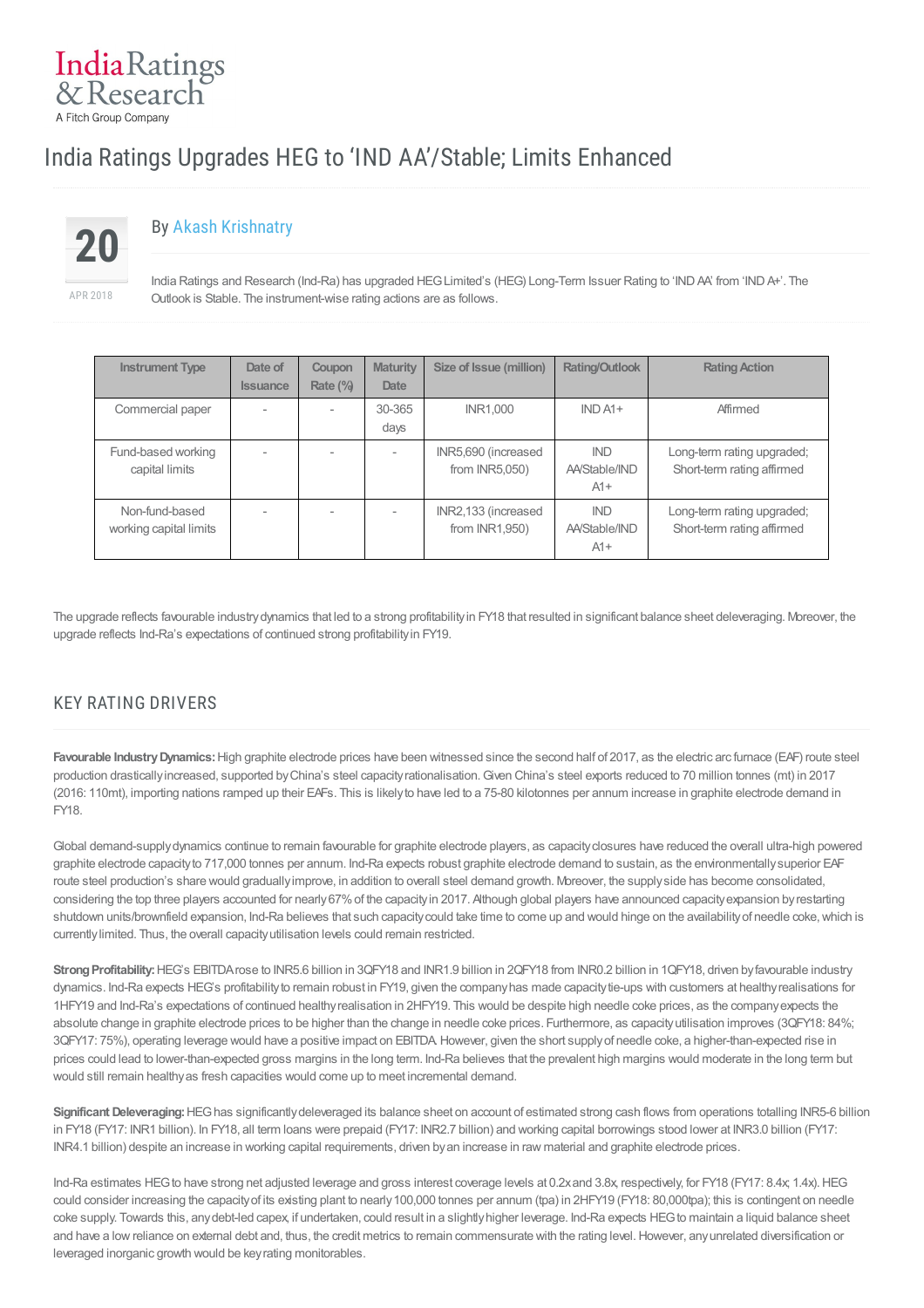Strong Liquidity: HEG's average fund-based working capital limit utilisation was about 65% for the 12 months ended March 2018. Ind-Ra estimates HEG to generate strong free cash flow over FY18-FY19 to continue supporting the liquidity.

Working Capital-Intensive Operations: HEG's business is working capital-intensive because of graphite electrode manufacturing involves a large processing period and a moderate to long credit period to customers. This is inherent in the graphite electrode manufacturing space. Its working capital cycle improved to around 180 days in FY18 from 230 days, as the graphite electrode market transforms to a supplier's market from a buyer's market.

Industry Risks: HEG is exposed to cyclicality in the steel business, as well as to risks arising from the volatility in the costs of raw materials, mostly crude/coal derivatives. HEG has a single manufacturing unit and its cash flows are dependent on single product revenues. However, it is well diversified in terms of markets and customers across geographies.

#### RATING SENSITIVITIES

Positive: The sustenance of the strong liquidity position through business cycles, continued favourable industry dynamics and the company's ability to successfully compete globally leading to healthy returns on capital, and/or diversification of cash flows would be positive for the ratings.

**Negative:**Anydebt-led capexand/or acquisition, further elongation of the working capital cycle and/or adverse profitabilityresulting in net leverage exceeding 1.5x on a sustained basis would result in a negative rating action.

## COMPANY PROFILE

Formed in 1977, HEG is a flagship company of the LNJ Bhilwara Group. It manufactures graphite electrodes at its 80,000tpa facility in Madhya Pradesh.

#### **FINANCIALSUMMARY**

| <b>Particulars</b>          | <b>9MFY18</b> | <b>FY17</b> | <b>FY16</b> |  |  |  |  |
|-----------------------------|---------------|-------------|-------------|--|--|--|--|
| Revenue (INR billion)       | 14,660        | 8,600*      | 8,695*      |  |  |  |  |
| EBITDA (INR billion)        | 7,706         | 807         | 1,365       |  |  |  |  |
| EBITDA margin (%)           | 52.6          | 9.3         | 15.7        |  |  |  |  |
| Gross interest coverage (x) | 19.9          | 1.47        | 2.26        |  |  |  |  |
| * Net of excise duty        |               |             |             |  |  |  |  |
| Source: Ind-Ra, HEG         |               |             |             |  |  |  |  |

#### RATING HISTORY

| <b>Instrument Type</b>                |                    | <b>Current Rating/Outlook</b>              |                       | <b>Historical Rating/Outlook</b>       |                            |                                      |  |
|---------------------------------------|--------------------|--------------------------------------------|-----------------------|----------------------------------------|----------------------------|--------------------------------------|--|
|                                       | <b>Rating Type</b> | <b>Rated</b><br><b>Limits</b><br>(million) | Rating                | <b>11 December</b><br>2017             | 16 November 2016           | 2 November<br>2015                   |  |
| <b>Issuer rating</b>                  | Long-term          | $\qquad \qquad \blacksquare$               | <b>IND AA/Stable</b>  | <b>IND A+/Positive</b>                 | <b>IND A/Stable</b>        | IND A+/Stable                        |  |
| Fund-based working capital limits     | Long-/short-term   | <b>INR5,690</b>                            | IND AA/Stable/IND A1+ | <b>IND</b><br>A+/Positive/IND<br>$A1+$ | <b>IND A/Stable/IND A1</b> | <b>IND</b><br>A+/Stable/IND<br>$A1+$ |  |
| Non-fund-based working capital limits | Long-/short-term   | <b>INR2,133</b>                            | IND AA/Stable/IND A1+ | <b>IND</b><br>A+/Positive/IND<br>$A1+$ | <b>IND A/Stable/IND A1</b> | <b>IND</b><br>A+/Stable/IND<br>$A1+$ |  |
| Commercial paper                      | Short-term         | <b>INR1,000</b>                            | $INDA1+$              | $INDA1+$                               | <b>IND A1</b>              | $IND A1+$                            |  |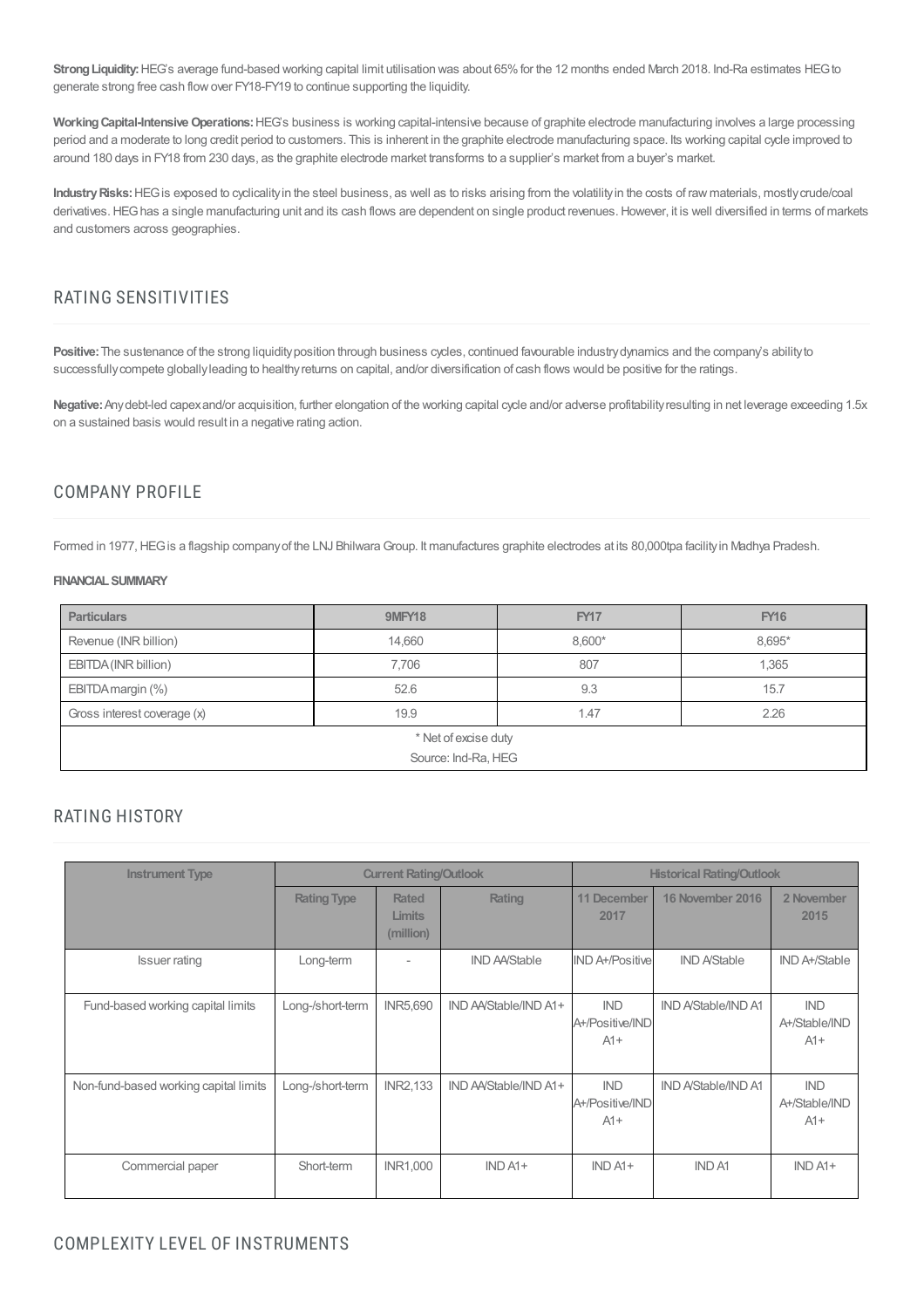For details on the complexity levels of the instruments, please visit <https://www.indiaratings.co.in/complexity-indicators>.

## SOLICITATION DISCLOSURES

Additional information is available at www.indiaratings.co.in. The ratings above were solicited by or on behalf of, the issuer, and therefore, India Ratings has been compensated for the provision of the ratings.

Ratings are not a recommendation or suggestion, directly or indirectly, to you or any other person, to buy, sell, make or hold any investment, loan or security or to undertake anyinvestment strategywith respect to anyinvestment, loan or securityor anyissuer.

#### ABOUT INDIA RATINGS AND RESEARCH

India Ratings and Research (Ind-Ra) is India's most respected credit rating agency committed to providing India's credit markets accurate, timely and prospective credit opinions. Built on a foundation of independent thinking, rigorous analytics, and an open and balanced approach towards credit research, Ind-Ra has grown rapidlyduring the past decade, gaining significant market presence in India's fixed income market.

Ind-Ra currently maintains coverage of corporate issuers, financial institutions (including banks and insurance companies), finance and leasing companies, managed funds, urban local bodies, structured finance and project finance companies.

Headquartered in Mumbai, Ind-Ra has seven branch offices located in Ahmedabad, Bengaluru, Chennai, Delhi, Hyderabad, Kolkata and Pune. Ind-Ra is recognised bythe Securities and Exchange Board of India, the Reserve Bank of India and National Housing Bank.

Ind-Ra is a 100% owned subsidiary of the Fitch Group.

For more information, visit[www.indiaratings.co.in.](http://www.indiaratings.co.in/)

#### DISCLAIMER

ALL CREDITRATINGSASSIGNED BYINDIARATINGSARE SUBJECTTOCERTAIN LIMITATIONSAND DISCLAIMERS. PLEASEREAD THESE LIMITATIONSAND DISCLAIMERS BYFOLLOWINGTHIS LINK:[HTTPS://WWW.INDIARATINGS.CO.IN/RATING-DEFINITIONS.](https://www.indiaratings.co.in/rating-definitions) INADDITION, RATINGDEFINITIONSAND THE TERMS OF USE OF SUCH RATINGS ARE AVAILABLE ON THE AGENCY'S PUBLIC WEBSITE [WWW.INDIARATINGS.CO.IN](http://www.indiaratings.co.in/). PUBLISHED RATINGS, CRITERIA, AND METHODOLOGIES ARE AVAILABLE FROMTHIS SITE ATALL TIMES. INDIARATINGS' CODE OF CONDUCT, CONFIDENTIALITY, CONFLICTS OF INTEREST, AFFILIATE FIREWALL, COMPLIANCE, AND OTHER RELEVANT POLICIES AND PROCEDURES ARE ALSO AVAILABLE FROM THE CODE OF CONDUCT SECTION OF THIS SITE.

#### Applicable Criteria

Corporate Rating [Methodology](https://indiaratings.co.in//Uploads/CriteriaReport/CorporateRatingMethodology.pdf)

#### Analyst Names

## Primary Analyst

**Akash Krishnatry**

Senior Analyst India Ratings and Research Pvt Ltd 601-9 Prakashdeep Building 7 Tolstoy Marg New Delhi 110001 +91 11 43567263

#### Secondary Analyst

**Vivek Jain**

Director +91 11 43567249

Committee Chairperson **Salil Garg**